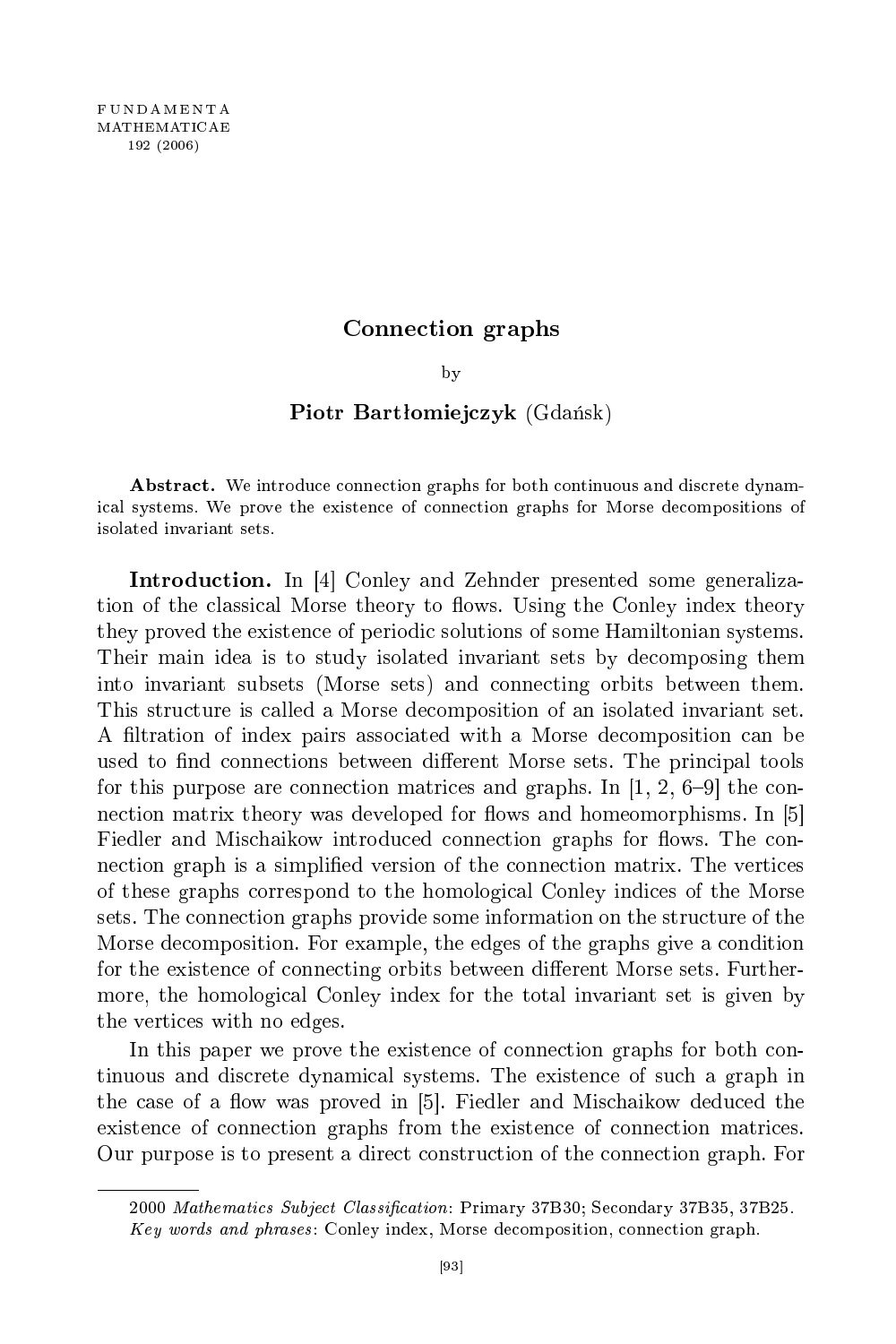that reason our proof makes no appeal to the onne
tion matrix theory. It is based only on some simple ideas from linear algebra and algebrai topology.

The organization of the paper is as follows. Section 1 contains some preliminaries. In Sections 2 and 3 we study the properties of attractor-repeller pairs, Morse decompositions and index filtrations. In Section 4 our main result, the theorem on the existence of connection graphs is stated. Sections 5 and 6 ontain the material from linear algebra and algebrai topology needed in Se
tion 7, in whi
h our main result is proved. Se
tion 8 ontains examples, whi
h illustrate how onne
tion graphs an be omputed and used to detect connecting orbits. We admit that our examples are not convincing appli
ations of the theory, as one of the referees rightly observed. Our goal was just to present the form of the connection graph for some well known and quite simple dynami
al systems.

Besides  $[3]$  and  $[5]$ , the works of of Mischaikow  $[13]$ , Mrozek  $[14, 15]$ , Reineck [16, 17] and Robbin and Salamon [18] are important references for the index theory presented here.

# **1. Preliminaries.** Let  $(X,d)$  be a locally compact metric space and let  $\mathbb{T} \times X \to X : (t, x) \mapsto f^t(x)$

be a dynamical system on X with discrete time  $(\mathbb{T} = \mathbb{Z})$  or continuous time  $(\mathbb{T} = \mathbb{R})$ . Let  $f := f^1$  denote the time-one map. Since we consider only one fixed dynamical system, we will use the convenient notation  $xt := f<sup>t</sup>(x)$  for  $x \in X$  and  $t \in \mathbb{T}$ . If  $A \subset X$  and  $\Delta \subset \mathbb{T}$  then  $A\Delta := \{xt \mid x \in A \text{ and } t \in \Delta\}.$ For a given subset  $N \subset X$  the set  $\text{Inv}(N) := \{x \in X \mid x \mathbb{T} \subset N\}$  is called the invariant part of N. We say that  $S \subset X$  is invariant if  $\text{Inv}(S) = S$ .

Recall that given a set  $Y \subset X$  the *omega limit set* of Y is

$$
\omega(Y):=\bigcap_{t>0}\mathrm{cl}(Y[t,\infty))
$$

and the *alpha limit set* of  $Y$  is

$$
\alpha(Y) := \bigcap_{t < 0} \text{cl}(Y(-\infty, t]).
$$

Let S be a compact invariant set. A subset  $A \subset S$  is called an *attractor* in S if there exists a neighbourhood U of A in S such that  $\omega(U) = A$ . A repeller is an attractor for the time-reversed dynamical system. For given subsets  $A, B$  of  $S$  we define the *connecting orbit set* by

$$
C(A, B; S) := \{ x \in S \mid \alpha(x) \subset A, \omega(x) \subset B \}.
$$

A compact set  $N \subset X$  is called an *isolating neighbourhood* if Inv $(N) \subset Y$  $\text{int}(N)$ . A set S is called an *isolated invariant set* if  $S = \text{Inv}(N)$  for some isolating neighbourhood N. A subset  $A \subset L$  is said to be *positively invariant*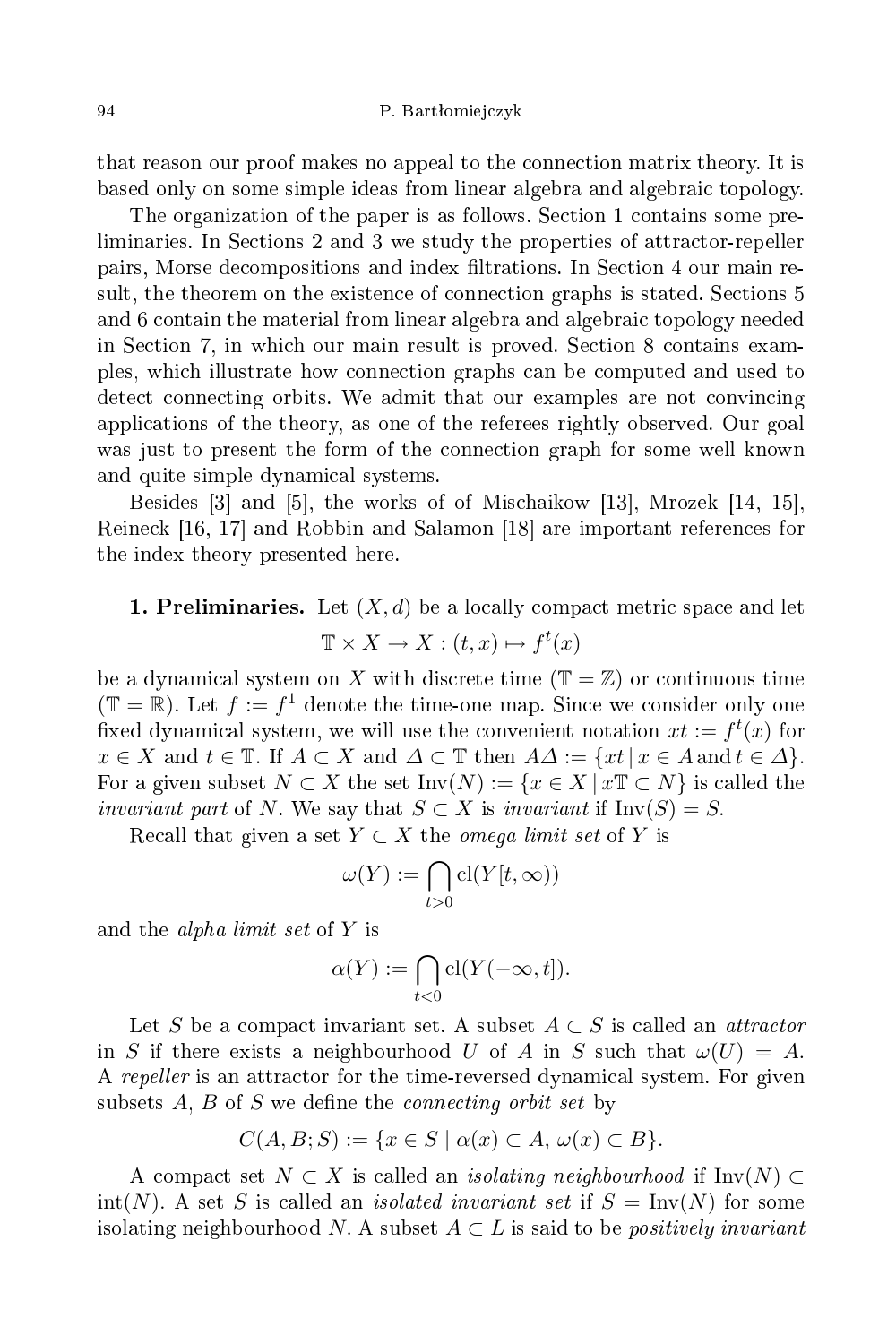in L if given  $x \in A$  and  $x[0, t] \subset L$ , we have  $x[0, t] \subset A$ . A subset A of L is called an *exit set* for L if given  $x \in L$  such that  $x(0, \infty) \not\subset L$ , there exists  $t \geq 0$  such that  $x[0, t] \subset L$  and  $xt \in A$ .

Let S be an isolated invariant set. A pair  $(N^1, N^0)$  of compact sets is alled an index pair for S if:

- (i)  $S = Inv(cl(N^1 \setminus N^0)) \subset int(N^1 \setminus N^0),$
- (ii)  $N^0$  is positively invariant in  $N^1$ ,
- (iii)  $N^0$  is an exit set for  $N^1$ .

In the case of a flow the *homological Conley index* is defined by

$$
CH_*(S) := H_*(N^1/N^0, [N^0]) \approx H_*(N^1, N^0),
$$

where  $(N^1,N^0)$  is any index pair for  $S$  and  $H_\ast$  stands for the singular homology with field coefficients. Unfortunately, it is not true that for any index pair  $H_*(N^1/N^0, [N^0]) \approx H_*(N^1, N^0)$ . Therefore, we need either an extra assumption on the (
o)homology or an extra ondition (regularity) on the index pair. In the first case, it is convenient to use the Alexander–Spanier cohomology functor with its strong excision property. We are convinced that all results of this paper on
erning onne
tion graphs an be reformulated in terms of the cohomological Conley index. The cohomological approach suffers only one disadvantage. Namely, since the cohomology functor is contravariant, the arrow of time in the phase portrait and the arrow (dire
ted edge) in the onne
tion graph point in opposite dire
tions, whi
h may be, in our opinion, misleading. Hen
e we prefer to assume that we are working with regular index pairs and index filtrations. In the discrete case the definition of the index is a little more ompli
ated.

First we recall the notion of the *Leray functor* introduced by Mrozek (see [14, 15]). Let  $\mathcal E$  be the category of graded vector spaces and linear maps of degree zero. The full subcategory of  $\mathcal E$  consisting of all objects with finite-dimensional components and their morphisms will be denoted by  $\mathcal{E}_0$ . We define a new category  $\text{End}(E)$  as follows. Its objects are pairs  $(A, a)$ . where  $A \in \mathcal{E}$  and  $a \in \mathcal{E}(A, A)$ . Morphisms from  $(A, a)$  to  $(B, b)$  are all maps  $\varphi \in \mathcal{E}(A, B)$  such that  $\varphi a = b\varphi$ . Auto $(\mathcal{E})$  is the full subcategory of Endo $(\mathcal{E})$ onsisting of graded ve
tor spa
es with a distinguished isomorphism. For  $(A, a) \in \text{Endo}(\mathcal{E})$  we define the *generalized kernel* of a as

$$
gker(a) := \bigcup \{ \ker(a^n) \mid n \ge 1 \}.
$$

Note that the quotient map

 $a' : A' \ni [x] \mapsto [a(x)] \in A', \text{ where } A' := A/\text{gker}(a),$ 

is a well defined monomorphism. Then we restrict  $a'$  to the subspace

$$
A'' = \text{gIm}(a') := \bigcap \{ \text{Im}(a')^n \mid n \ge 0 \}
$$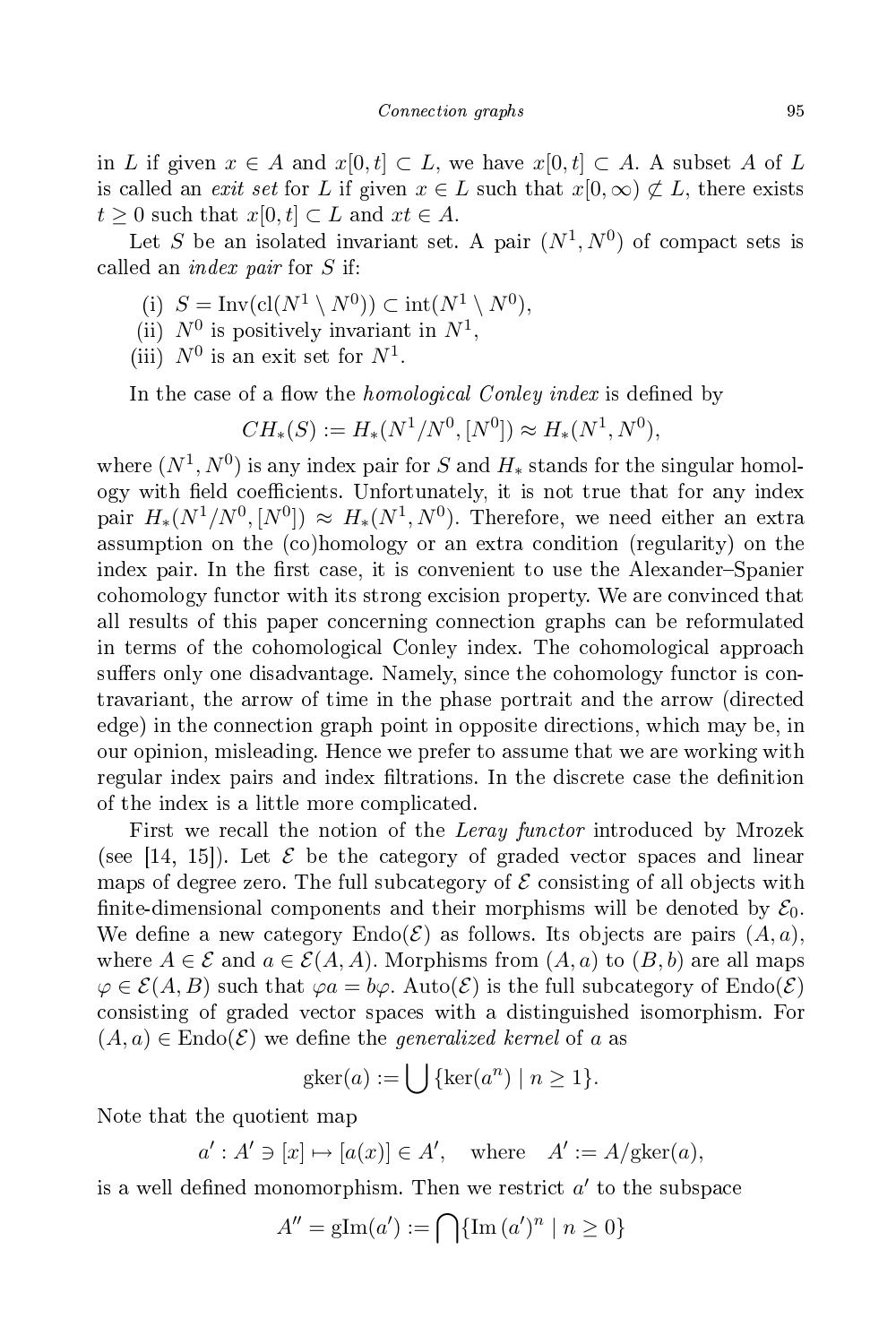### 96 P. Bartªomiej
zyk

called the *generalized image* of a'. Since  $a'(A'') \subset A''$ , the restriction  $a'':=$  $a'|_{A''}: A'' \to A''$  is a well defined automorphism of  $A''$ . Assume  $\varphi : (A,a) \to$  $(B, b)$  is a morphism in Endo( $\mathcal{E}$ ). Let  $\varphi' : A/\text{gker}(a) \ni [x] \mapsto [\varphi(x)] \in$  $B/\text{gker}(b)$  denote the induced morphism and  $\varphi'' = \varphi' |_{A''} : A'' \to B''$  its restriction to A''. We put  $L(A, a) = (L(A), L(a)) := (A'', a'')$  and  $L(\varphi) :=$  $\varphi''$ . Thus we have defined a covariant functor  $L: \text{Endo}(\mathcal{E}) \to \text{Auto}(\mathcal{E})$  called the Leray functor. If  $N = (N^1, N^0)$  is an index pair, then the map  $f_N$ :  $N^1/N^0 \rightarrow N^1/N^0$  defined by

$$
f_N([x]) = \begin{cases} [f(x)] & \text{if } x, f(x) \in N^1 \setminus N^0, \\ [N^0] & \text{otherwise,} \end{cases}
$$

is continuous (see e.g.  $[21, \text{ Lemma } 4.3]$ ). Just as in the case of flows (see remarks above) we have to assume that  $H_*(N^1/N^0,[N^0])$  is isomorphic to  $H_*(N^1, N^0)$ . Once more an extra assumption on the index pair or the (co)homology guarantees that this isomorphism holds and hence  $f_N$ induces an endomorphism  $f_{N*}$  :  $H_*(N^1,N^0) \rightarrow H_*(N^1,N^0)$ . Therefore  $(H_*(N^1, N^0), f_{N*}) \in \text{Endo}(\mathcal{E})$  and consequently

$$
L(H_*(N^1, N^0), f_{N*}) = (LH_*(N^1, N^0), L(f_{N*})) \in \text{Auto}(\mathcal{E}).
$$

We now define the *homological Conley index* of an isolated invariant set S as

$$
CH_*(S) := LH_*(N),
$$

where N is any index pair for S. It is proved in  $[12]$  that this definition is independent of the choice of an index pair N. It turns out that if  $f$  comes from a flow then  $f_N$  is homotopic to the identity on  $N^1/N^0$  and therefore

$$
L(H_*(N), f_{N*}) = (H_*(N), \mathrm{id}|_{H_*(N)}).
$$

This is why we will write  $CH_*(S) = LH_*(N)$  also in the case of a flow.

Since in our paper we want to use methods of finite-dimensional linear algebra, we will need the following assumption throughout the paper: for every isolated invariant set in the phase space X there exist index pairs  $(N^1, N^0)$ such that  $LH_*(N^1, N^0)$  is a finite dimensional graded vector space. This assumption is in particular satisfied if X is a compact ANR (see [14, 15]). Consequently, denoting by Auto<sub>0</sub> $(\mathcal{E})$  the full subcategory of Auto $(\mathcal{E})$  consisting of objects with finite-dimensional components and their morphisms we have

$$
L(H_*(N^1, N^0), f_{N*}) = (LH_*(N^1, N^0), L(f_{N*})) \in \text{Auto}_0(\mathcal{E})
$$

for any index pair  $N$  in  $X$ .

The next result will not be needed until Section 7.

PROPOSITION 1.1. Let f be a dynamical system. Assume that  $N \subset P$ are index pairs for an isolated invariant set S. Then the in
lusion of pairs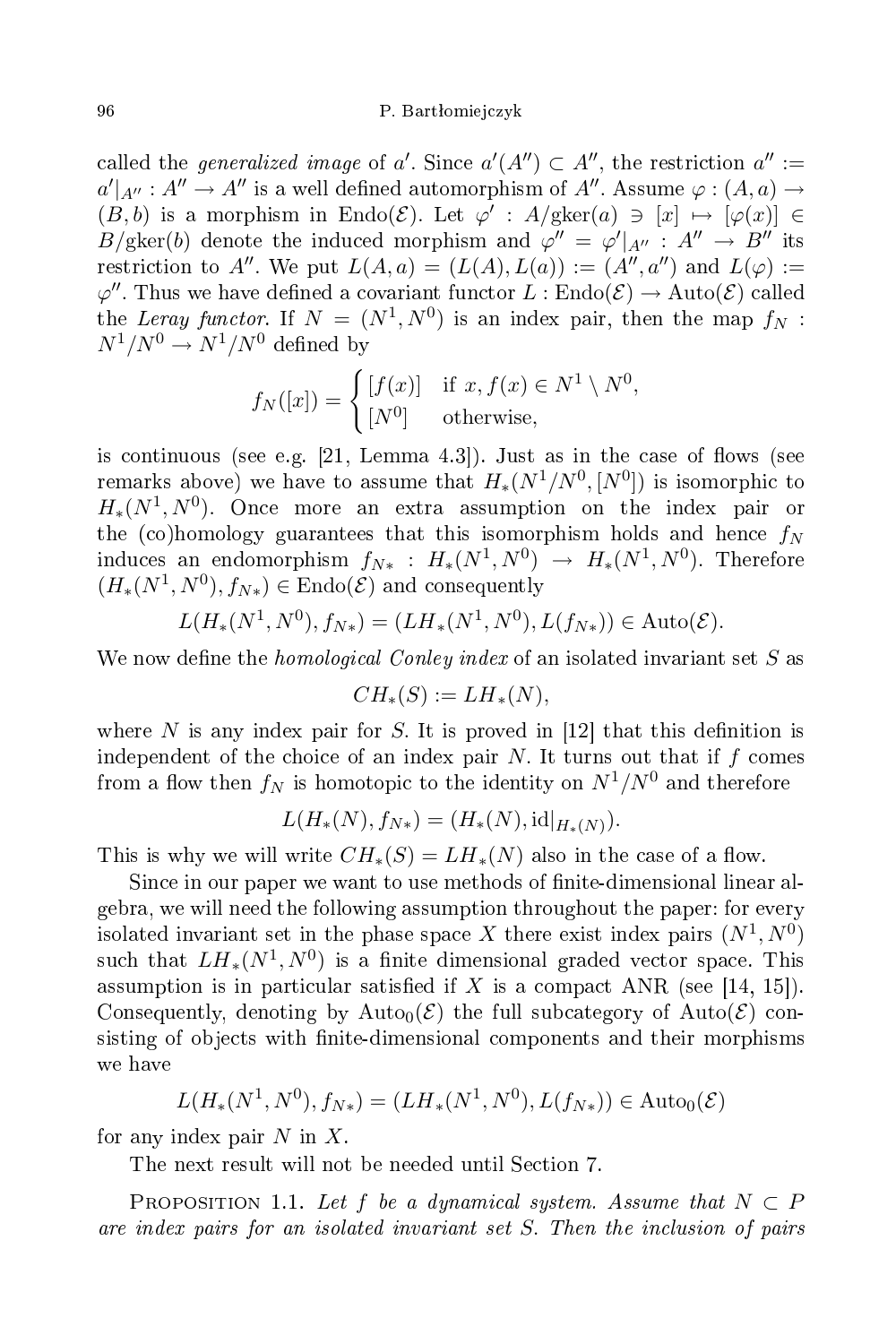$i: N \to P$  induces an isomorphism

$$
L(i_*) : LH_*(N) \to LH_*(P).
$$

The proof is straightforward. The proof is straightforward. The proof is straightforward. The proof is straightforward. The proof is straightforward. The proof is straightforward. The proof is straightforward. The proof is straightforward. The proof is

Recall that a pair  $(V, E)$  is called a *directed graph* (*graph* for short) if V is a finite set and  $E \subset \{(u, v) \in V \times V | u \neq v\}$ . Elements of V are called vertices and elements of E edges. We say that a graph  $G' = (V', E')$ is a subgraph of  $G = (V, E)$  if  $V' \subset V$  and  $E' \subset E$ . A filtered graph is a collection  $\mathcal{G} = \{G_s\}_{s=1}^n$  of graphs such that  $G_s$  is a subgraph of  $G_{s+1}$  and  $E_s = E_n \cap (V_s \times V_s)$  for each  $s = 1, \ldots, n-1$ .

2. Attractor-repeller pairs. If A is an attractor in S, then the set  $A^* := \{x \in S \mid \omega(x) \cap A = \emptyset\}$  is a repeller in S. It is called the repeller dual to A in S. We call such a pair  $(A, A^*)$  an *attractor-repeller pair* in S. It is easy to check that if S is an isolated invariant set then so are  $A$  and  $A^*$ .

THEOREM 2.1. Let S be an isolated invariant set and  $(A, A^*)$  be an attractor-repeller pair in S. Then there exists a triple  $N^0 \subset N^1 \subset N^2$  of compact sets such that:

- (a)  $(N^2, N^0)$  is an index pair for S,
- (b)  $(N^1, N^0)$  is an index pair for A,
- (c)  $(N^2, N^1)$  is an index pair for  $A^*$ .

The detailed proof in the case of a flow can be found in [19] and in the case of a homeomorphism in  $[15, 2]$ .

If  $(A, A^*)$  is an attractor-repeller pair in S such that  $CH_*(S), CH_*(A),$  $CH_*(A^*)$  are graded vector spaces with finite-dimensional components, then we can construct a long exact sequence relating the homology indices of  $S$ ,  $A$  and  $A^*$ . Namely, there is a long exact sequence

$$
\cdots \to H_q(N^1, N^0) \xrightarrow{i} H_q(N^2, N^0) \xrightarrow{j} H_q(N^2, N^1) \xrightarrow{\partial} H_{q-1}(N^1, N^0) \to \cdots
$$

where  $i, j$  are induced by inclusions and  $(N^2, N^1, N^0)$  is the triple given by Theorem 2.1. Applying the Leray functor we obtain an exact sequence of homologi
al Conley indi
es

$$
\cdots \to CH_q(A) \to CH_q(S) \to CH_q(A^*) \stackrel{\partial}{\to} CH_{q-1}(A) \to \cdots.
$$

This sequence, called the *homology index sequence of the attractor-repeller* pair, provides an algebraic condition for the existence of connecting orbits. The map  $\partial: CH_*(A^*) \to CH_*(A)$  is called the *connection map*.

THEOREM 2.2. If the connection map  $\partial$  is nontrivial, then  $C(A^*, A;S) \neq \emptyset$ .

*Proof.* If  $C(A^*, A; S) = \emptyset$  then  $S = A \cup A^*$ . From additivity of the Conley index  $CH_*(S) \simeq CH_*(A) \oplus CH_*(A^*)$  and so  $\partial = 0$ .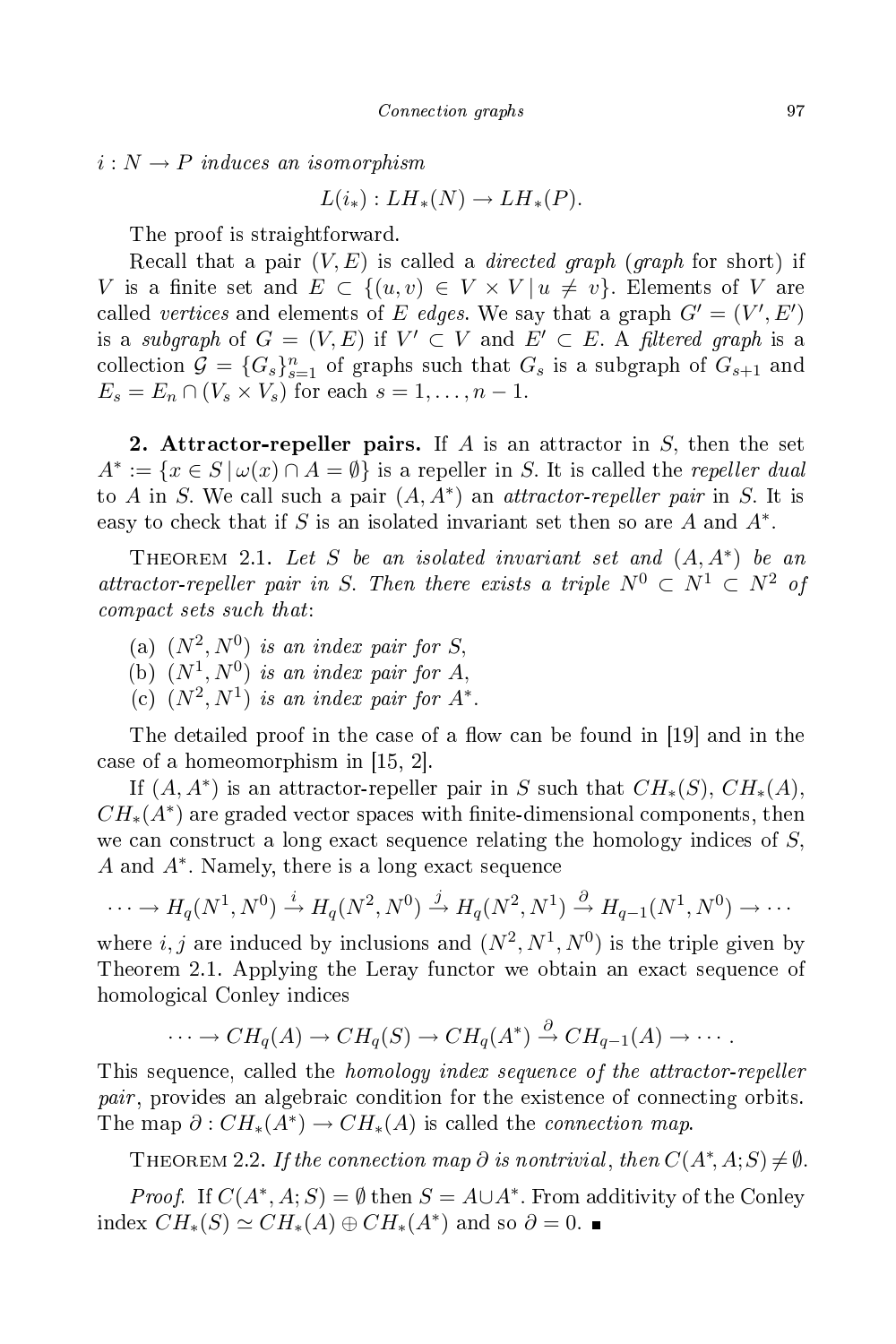3. Morse decompositions and index filtrations. Let  $(P, <)$  be a finite partially ordered set. A subset  $I \subset P$  is called an *interval* if  $p, q \in I$ and  $p < r < q$  implies  $r \in I$ . The set of intervals will be denoted by  $\mathcal{I}(<)$ . An interval  $I \subset P$  is called an *attracting interval* if  $p \in I$  and  $q < p$  implies that  $q \in I$ . The set of attracting intervals is written as  $\mathcal{A}(<)$ .  $\mathcal{A}(<)$  is easily seen to be a lattice of sets. Two elements  $p, q \in P$  are called *adjacent* if  $\{p,q\} \in \mathcal{I}(\le)$ . Similarly, a pair  $(I,J)$  of disjoint intervals is called adjacent if

- (i)  $I \cup J \in \mathcal{I}(<)$ ,
- (ii)  $p \in I$ ,  $q \in J$  implies  $q \nless p$ .

We write IJ instead of  $I \cup J$ . The collection of adjacent pairs of intervals is denoted by  $\mathcal{I}_2(\langle).$ 

DEFINITION 3.1. A finite collection

$$
\mathcal{M} = \{ M(p) \, | \, p \in P \}
$$

of mutually disjoint ompa
t invariant subsets of an isolated invariant set S is called a *Morse decomposition* if there is a partial order  $\lt$  on the indexing set P such that for every  $x \in S \setminus \bigcup_{p \in P} M(p)$  there are  $p, q \in P$  with  $p < q$ such that  $\omega(x) \subset M(p)$  and  $\alpha(x) \subset M(q)$ .

The sets  $M(p)$  are called *Morse sets*. Observe that we do not assume that the above order on P is unique. Any such ordering on P is called *admissible*. Of all the admissible orderings for a Morse de
omposition, there is a unique minimal order (one with the fewest relations) called the *dynamical system* defined order and denoted by  $\langle D \rangle$ . This order is the transitive closure of the relation  $p <_{D} q$  if  $C(M(q), M(p); S) \neq \emptyset$ . All other admissible orderings are extensions of  $\leq_D$ . For each  $I \in \mathcal{I}(\leq)$  we define

$$
M(I) := \left(\bigcup_{p \in I} M(p)\right) \cup \left(\bigcup_{p,q \in I} C(M(p), M(q); S)\right)
$$

One an show

PROPOSITION 3.2.

- (i)  $M(I)$  is an isolated invariant set,
- (ii) if  $(I, J) \in \mathcal{I}_2(\langle), \text{ then } (M(I), M(J))$  is an attractor-repeller pair in  $M(IJ)$ .

DEFINITION 3.3. An *index filtration* for the admissible ordering of the Morse decomposition  $\mathcal{M}(\leq) = \{ M(p) \, | \, p \in (P, \leq) \}$  is a collection of compact sets  $\mathcal{N}(<)=\{N(\alpha) \mid \alpha \in \mathcal{A}(<)\}\$  such that:

- (1) for each  $\alpha \in \mathcal{A}(\le)$ ,  $(N(\alpha), N(\emptyset))$  is an index pair for the attractor  $M(\alpha),$
- (2) for each  $\alpha, \beta \in \mathcal{A}(\langle), N(\alpha \cap \beta) = N(\alpha) \cap N(\beta)$  and  $N(\alpha \cup \beta) =$  $N(\alpha) \cup N(\beta)$ .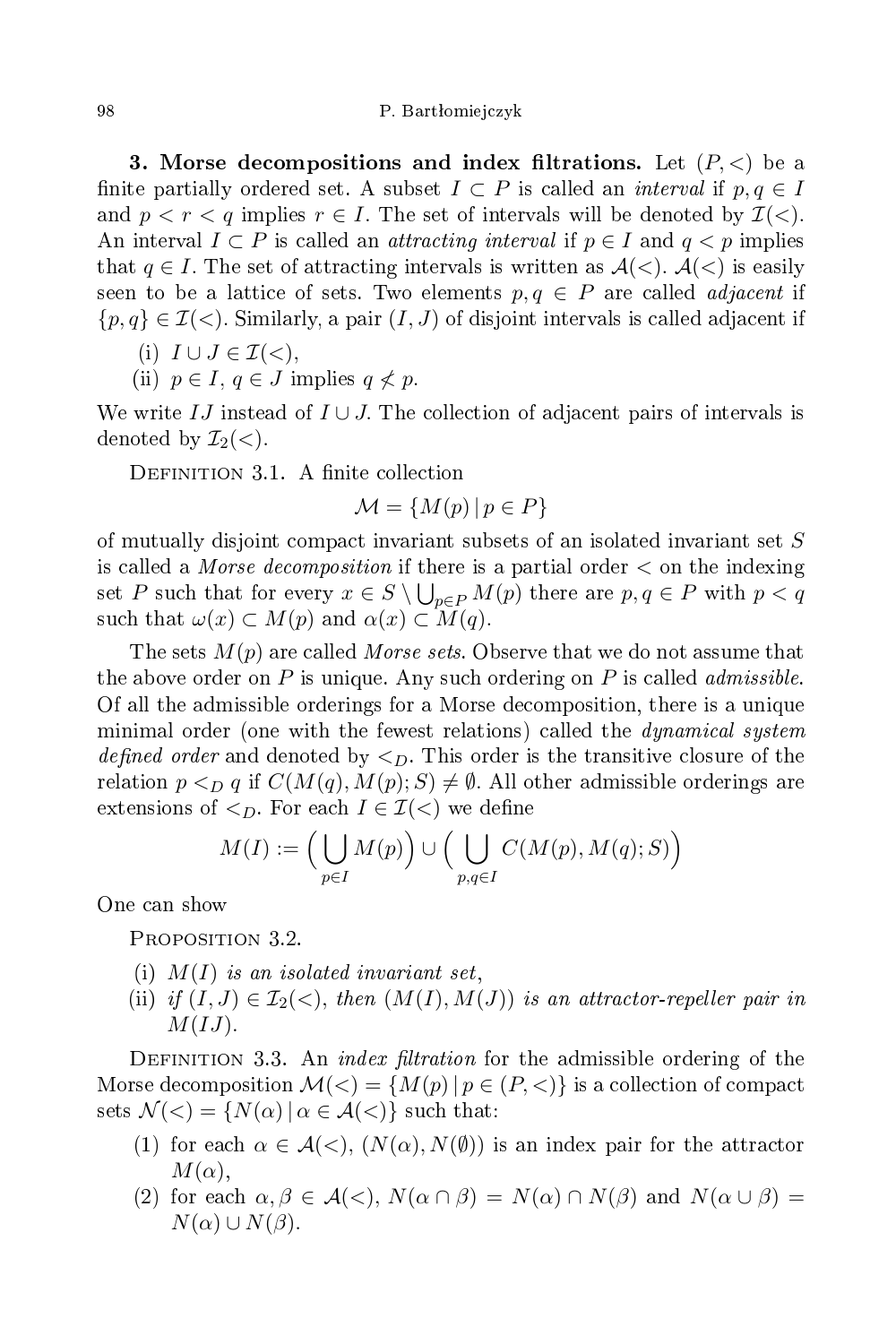Let  $I \in \mathcal{I}(\le)$ . Then there are  $\alpha, \beta \in \mathcal{A}(\le)$  such that  $(\alpha, I) \in \mathcal{I}_2(\le)$  and  $\alpha \cup I = \beta$ . It is easy to check that this implies that  $(N(\beta), N(\alpha))$  is an index pair for  $M(I)$ . Thus the index filtration defines an index pair for each  $M(I)$ where  $I \in \mathcal{I}(<)$ .

The following theorem proved by Salamon [19] for flows and by Richeson [6] for homeomorphisms gives the existence of index filtrations.

THEOREM 3.4. For any given admissible ordering of the Morse decomposition there exists an index filtration.

4. Connection graphs. We are now ready to introduce the notion of 4. Conne
tion graphs. We are now ready to introdu
e the notion of a connection graph, following [5]. Let  $\mathcal{M} = \{M(i) | i \in P\}$  be a Morse de
omposition of an isolated invariant set S.

DEFINITION 4.1. A finite directed graph G is called a *connection graph* for the Morse decomposition  $\mathcal M$  if:

 $(1)$  the set of vertices of G has the form

$$
\bigcup_{i \in P} \bigcup_{k=0}^{\infty} \text{basis}_{k}(i),
$$

where basis<sub>k</sub>(i) is a basis for  $CH_k(M(i))$  (elements of this basis will be denoted by  $e_k^i$ ),

- (2) ea
h vertex has 1 edge or <sup>0</sup> edges (a vertex with no edges is alled free ),
- (3) any edge has the form  $e_k^i \rightarrow e_k^j$  $y_{k-1}^j$ , where  $i \neq j$ ,
- (4) the set of vertices with no edges determines a basis for  $CH_*(S)$ , i.e. there is a monomorphism  $\varphi: CH_*(S) \to \bigoplus_{i \in P} CH_*(M(i))$  such that Im  $\varphi$  is spanned by the set of free vertices of G,
- (5) the relation  $\leq_G$  defined as the transitive closure of  $i \leq_G j$  iff there exists an edge in G of the form  $CH_*(M(j)) \ni e \to e' \in CH_*(M(i)),$ is a partial order on  $P$  (this partial order is called the *connection*  $graph\ defined\ order$ ),
- $(6)$   $\lt_D$  extends  $\lt_G$ .

Observe that the vertices with no edges and the ones with edges provide omplementary information about the Morse de
omposition. Namely, the free verti
es form the Conley index of the total invariant set, while the vertices with edges yield the existence of connecting orbits between different Morse sets in the de
omposition.

We can now formulate the main result of this paper, which will be proved in Se
tion 7.

THEOREM 4.2. For any Morse decomposition of an isolated invariant set there exists a onne
tion graph.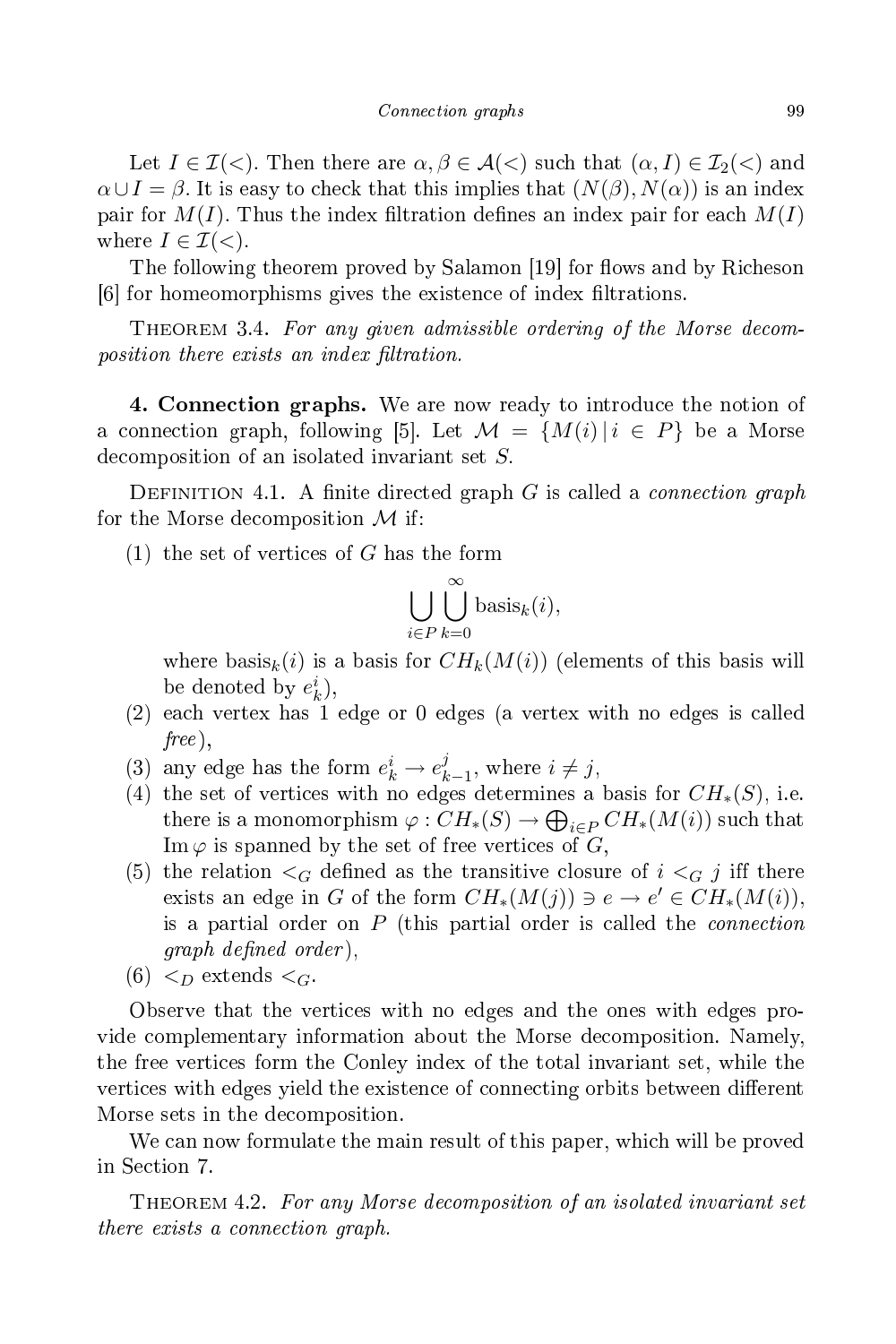The significance of the above result comes from the fact that it allows one to detect connecting orbits by combining the general properties of connection graphs with information about the Conley indi
es of Morse sets.

**5. Algebraic lemma.** Most of this section will be devoted to the proof of Lemma 5.1. This result may be viewed as a generalization of Theorem 2 in Kostrikin and Manin  $[11, Ch. 1, Sec. 8]$ . Roughly speaking, our lemma enables us to choose bases best fitting the structure of linear maps. More pre
isely, in matrix language, our result ensures the existen
e of bases for ve
tor spa
es in a sequen
e of linear maps su
h that all matri
es of these maps are diagonal with entries in  $\{0, 1\}$ . So it is not surprising that our proof is similar in spirit to one of the proofs of the Jordan de
omposition theorem (see for instance  $[10, 11, 20]$ ).

But first we have to introduce the following simple notion. Let  $A, B, C$ be vector spaces and let  $A = B \oplus C$ . We say that a basis  $b(A)$  of A agrees with the decomposition  $B \oplus C$  if for every  $e \in b(A)$ , either  $e \in B$  or  $e \in C$ . We can now formulate the main result of this section.

 $\tt LEMMA$  5.1.  $Let$ 

 $A^1 \stackrel{L_1}{\rightarrow} A^2 \stackrel{L_2}{\rightarrow} \cdots \stackrel{L_{n-2}}{\rightarrow} A^{n-1} \stackrel{L_{n-1}}{\rightarrow} A^n$ 

be a sequence of linear maps of finite-dimensional vector spaces. Then for each  $1 \leq p \leq n$  there exist subspaces  $V^p$ ,  $\tilde{V}^p$  of  $A^p$  and a basis  $b(A^p)$  such  $that:$ 

- (i)  $A^p = \text{Im } L_{p-1} \oplus V^p$ ,
- (ii)  $A^p = \ker L_p \oplus \widetilde{V}^p$ ,
- (iii)  $b(A^p)$  agrees with both of the above decompositions of  $A^p$ ,
- (iv) if  $(a_{ij}^p)$  is the matrix of  $L_p$  with respect to the bases  $b(A^p)$  and  $b(A^{p+1}),$  then  $a_{ii}^p = 1$  for  $1 \leq i \leq r(p)$  and  $a_{ij}^p = 0$  for other i, j.

REMARK 5.2. By part (iv) of the above lemma,  $L_p(e) \in b(A^{p+1})$  or  $L_p(e) = 0$  for any  $e \in b(A^p)$  and  $p = 1, \ldots, n-1$ . Consequently, for every  $e \in b(A^p)$  there exists a unique element a such that  $a \in b(A^s) \setminus \text{Im } L_{s-1}$  and  $e = (L_{p-1} \circ \cdots \circ L_s)(a)$  for some  $s \leq p$ . The element a is called the *origin* of e. In particular, if  $e \notin \text{Im } L_{p-1}$ , then the origin of e is e itself.

Proof. For convenience of notation, we write

$$
E_q^p := \operatorname{Im}(L_{p-1} \circ \cdots \circ L_{q+1} \circ L_q)
$$

for  $1 \leq q < p \leq n$ . Observe that for each  $p = 2, \ldots, n$  we have the filtration  $E_1^p \subset E_2^p \subset \cdots \subset E_{p-1}^p \subset A^p.$ 

The basic idea of the proof is to find bases for  $A<sup>p</sup>$  best fitting the above filtrations and consistent with each other for different  $p$ . Using them we will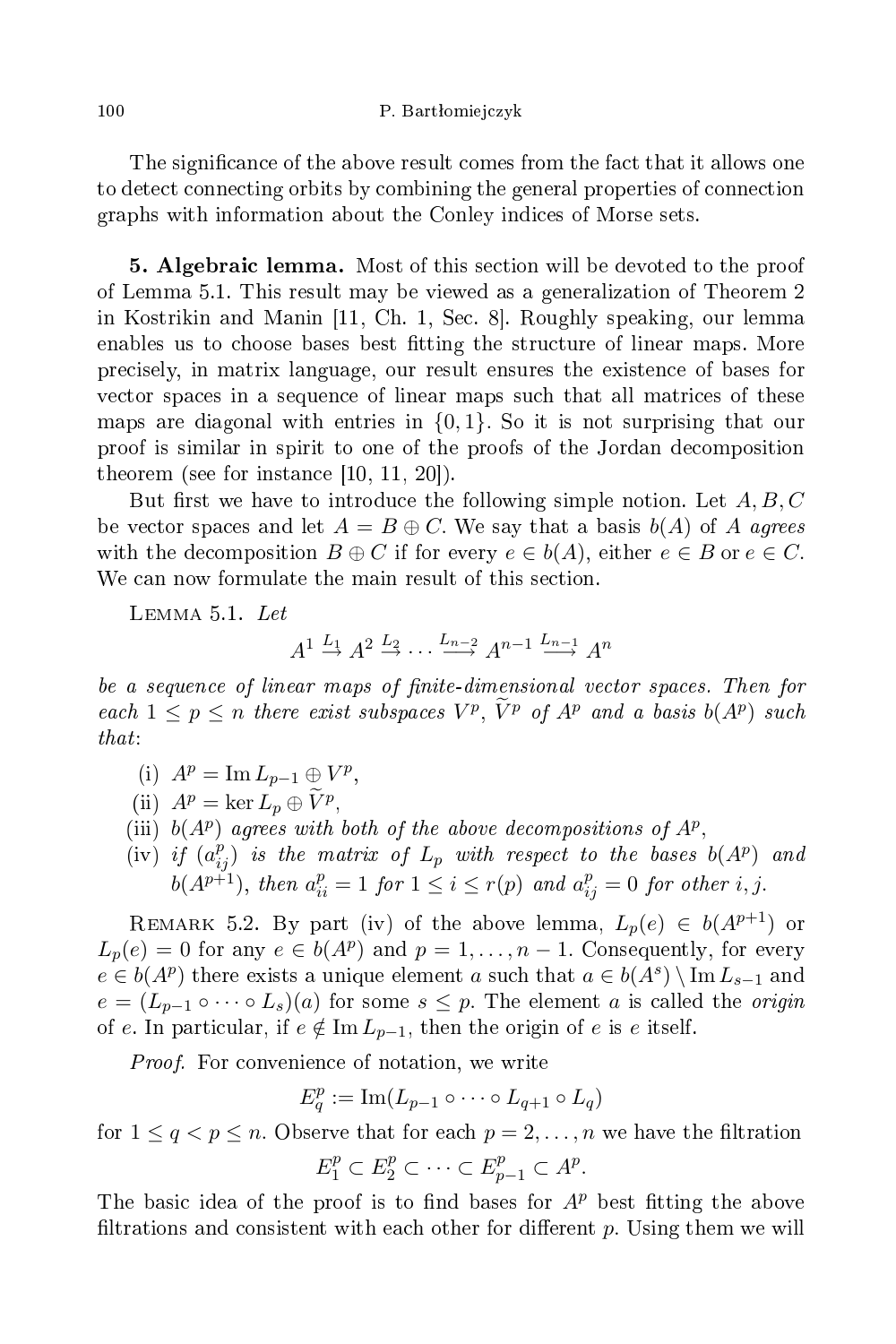define the subspaces  $V^p$  and  $\tilde{V}^p$ . For clarity, the proof will be divided into four steps. The first step is based on the proof of Jordan's theorem given in  $[10]$ .

STEP 1. We choose any basis for  $E_1^n$  and denote by  $a_1^n(k)$  its elements. Since  $a_1^n(k) \in E_1^n$ , we have

$$
a_1^n(k) = (L_{n-1} \circ \cdots \circ L_2 \circ L_1)(a_1^1(k))
$$

for some  $a_1^1(k) \in A^1$ . We define

$$
a_1^p(k) = (L_{p-1} \circ \cdots \circ L_2 \circ L_1)(a_1^1(k))
$$

for each  $p = 2, \ldots, n$ . Next we extend the vectors  $a_1^n(k)$  to a basis for  $E_2^n$  by adding vectors  $a_2^n(k)$ . We write  $a_2^n(k) = (L_{n-1} \circ \cdots \circ L_2)(a_2^2(k))$  and define  $a_2^p$  $\mathcal{L}_2^p(k) = (L_{p-1} \circ \cdots \circ L_2)(a_2^2(k))$  for  $p = 3, \ldots, n$ . Once again we extend the vectors  $a_1^n(k)$ ,  $a_2^n(k)$  to a basis for  $E_3^n$  by adding vectors  $a_3^n(k)$ . A schematic view of this whole pro
edure is presented in Figure 1.



Fig. 1. Step 1 in the proof of Lemma 5.1

It is easy to check that the pth row in Figure 1 (we write it  $a_i^p$  $t_{i\leq p}^p(k)$  for short) can be treated as a basis of  $A^p/\text{ker } L_p$  for  $p = 1, ..., n-1$ . Consequently, the pth row represents a linearly independent set of vectors in  $A^p$ . Moreover, the set  $\{a_1^p\}$  $\frac{\bar{p}}{1}(k), a_{2}^{p}$  $a_2^p(k), \ldots, a_p^p$  $_{p-1}^p(k) \}$  (we denote it briefly by  ${a_{i can be seen as a basis of  $\overline{\mathrm{Im} L_{p-1}}/\mathrm{Im} L_{p-1} \cap \ker L_p$  for  $p =$$  $2, \ldots, n-1$ . Similarly, the vectors  $a_{i(nk)}^n(k)$  form a basis for  $\text{Im } L_{n-1}$  and the vectors  $a_n^n(k)$  extend this basis to a basis for  $A^n$ .

STEP 2. For fixed  $p = 2, ..., n-1$  let  $b^p(k)$  be a basis for  $\text{Im } L_{p-1} \cap \text{ker } L_p$ . This basis can be extended to a basis for ker  $L_p$  by adding vectors  $c^p(k)$ . Similarly, for  $p = 1$  let  $c^1(k)$  form any basis for ker  $L_1$ .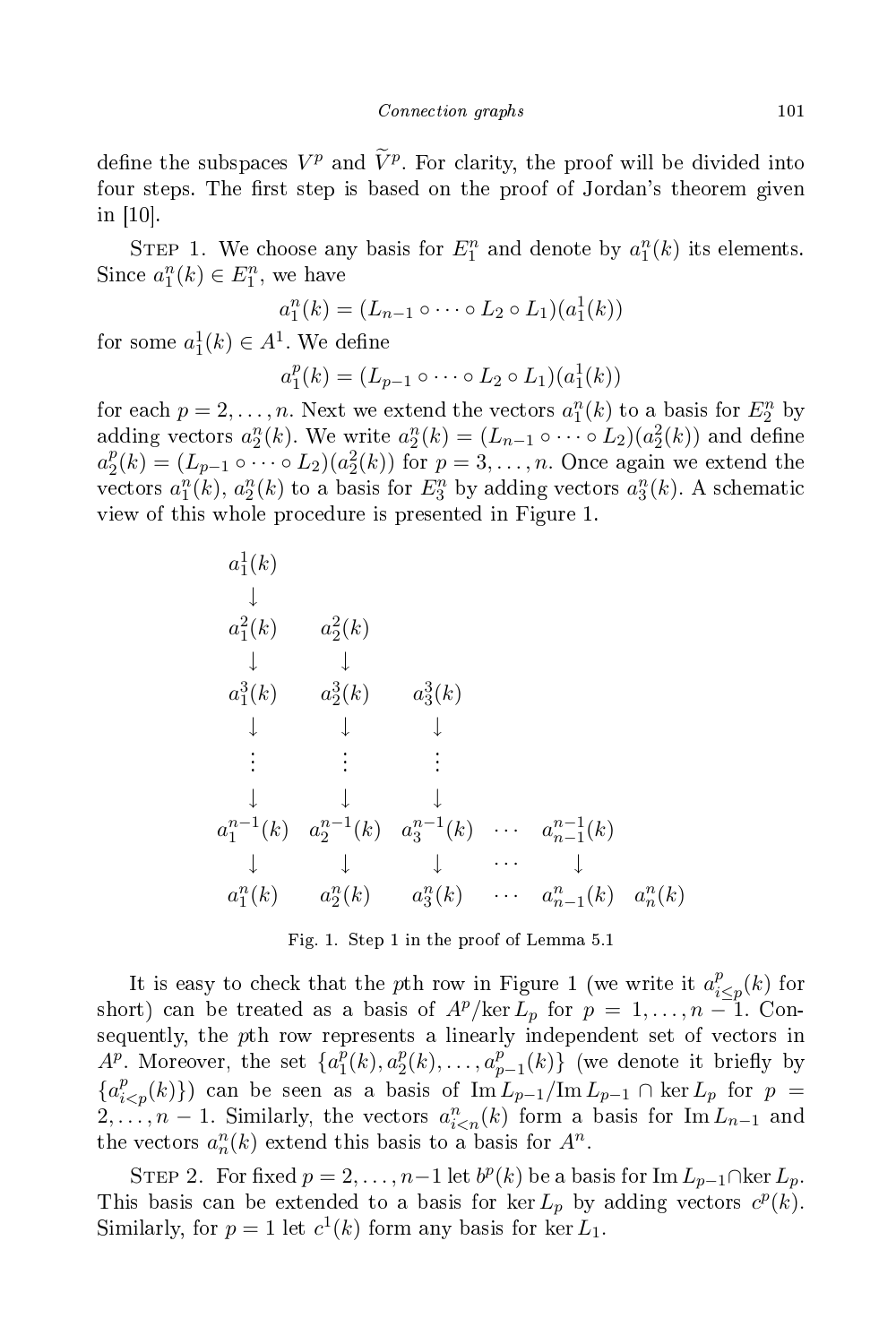STEP 3. Finally, for  $p = 2, \ldots, n-1$  we define  $b(A^p)$  to consist of all the vectors  $a_i^p$  $_{i\leq p}^{p}(k), b^{p}(k), c^{p}(k)$ , and we set

> $V^p := \text{span}\{c^p(k), a_p^p(k)\}, \quad \widetilde{V}^p := \text{span}\{a_i^p\}$  $E_{i\leq p}(k)$

as shown in Figure 2.

$$
\widetilde{V}^{p} \left\{ \begin{array}{c|c} \text{Im } L_{p-1} & V^{p} \\ \hline \downarrow & \downarrow \\ a_{i
$$

Fig. 2. Step 3 in the proof of Lemma 5.1

Since there is no image in  $A^1$  and no kernel in  $A^n$ , the above definitions have to be changed slightly for  $p = 1$  and  $p = n$ . Namely, let  $b(A^1)$  consist of the vectors  $a_1^1(k)$ ,  $c^1(k)$  and let  $b(A^n)$  consist of the vectors  $a_{i\leq n}^n(k)$ . Moreover, set

$$
\widetilde{V}^1 := \text{span}\{a_1^1(k)\}, \quad V^n := \text{span}\{a_n^n(k)\}.
$$

We see at once that the bases  $b(A^p)$  and the subspaces  $V^p$ ,  $\tilde{V}^p$  satisfy the assertion of the lemma.

6. Topological filtrations and graphs. In this section we introduce filtered graphs for topological filtrations and present a general result on such graphs. These graphs are not dire
tly onne
ted to the Conley index theory. In fact, it is possible to give the definition of the filtered graph for the topological filtration even in the absence of any dynamical system. However, the material of this se
tion will be needed in the next one devoted to onne
tion graphs. For this reason, it seems preferable to take the presence of a flow or a homeomorphism into onsideration when formulating the results of this se
tion. That explains why we use the Leray fun
tor instead of the usual homology.

Consider a topological filtration  $\mathcal{N} = \{N^i\}_{i=0}^n$ , i.e. a filtration  $N^0 \subset$  $N^1 \subset \cdots \subset N^n$  of topological spaces. Let us introduce the following notation for  $i = 1, ..., n$  and  $k = 0, 1, 2, ...$ 

$$
A^i := LH_*(N^i, N^0), \qquad B^i := LH_*(N^i, N^{i-1}),
$$
  

$$
A^i_k := LH_k(N^i, N^0), \qquad B^i_k := LH_k(N^i, N^{i-1}).
$$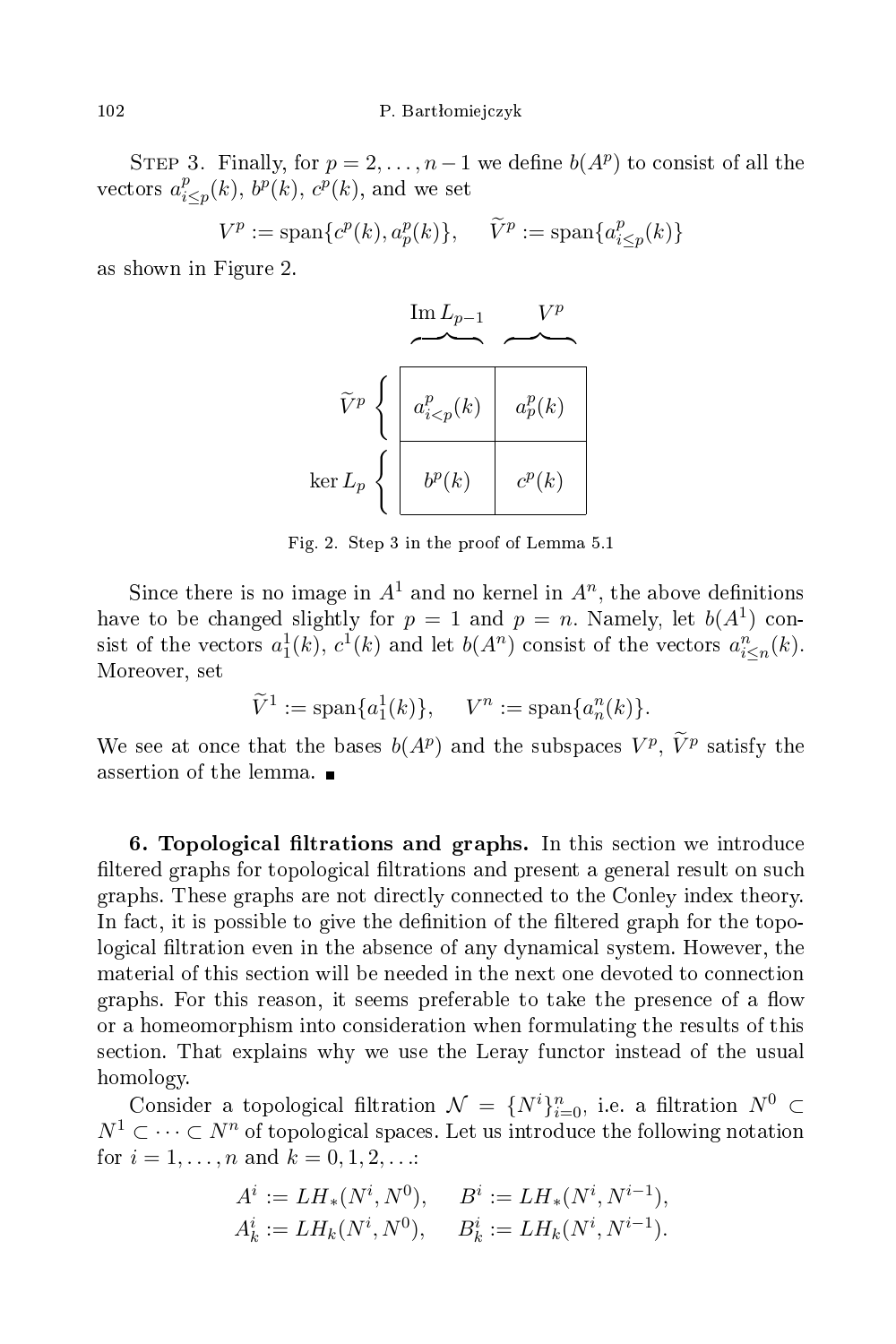From now on we assume that all  $A^i$  and  $B^i$  are finite-dimensional linear spaces. The filtration  $\mathcal N$  determines the following exact sequences:



for  $s = 1, ..., n - 1$ .

DEFINITION 6.1. We say that  $\mathcal{G} = \{G_s\}_{s=1}^n$  is a *filtered graph for the* topological filtration  $\mathcal{N} = \{N_s\}_{s=0}^n$  if for every  $s = 1, \ldots, n$ :

(1) the set of vertices of  $G_s$  has the form

$$
\bigcup_{i=1}^s \bigcup_{k=0}^\infty b(B_k^i),
$$

where  $b(B_k^i)$  is a basis for  $B_k^i$  (elements of this basis will be denoted by  $b_k^i$ ),

- (2) each vertex has 1 edge or 0 edges (a vertex with no edges is called free ),
- (3) there is in  $G_s$  an edge of the form  $b_k^q \rightarrow b_l^p$  $l$  in the following conditions are satisfied:
	- $(3.1)$   $1 \leq p < q \leq s$ ,
	- $(3.2)$   $l = k 1$ ,
	- $(3.3)$  there exists an element  $a \in A^p$  such that  $ja = b^p_i$  $\partial_t^p$  and  $\partial b_k^q =$  $i^{q-p-1}a \neq 0,$
- (4) the set of vertices of  $G_s$  with no edges determines a basis of  $A^s$ , i.e. there is a monomorphism  $\varphi: A^s \to \bigoplus_{i=1}^s B^i$  such that  $\text{Im}\,\varphi$  is spanned by the set of free edges of  $G_s$ .

l

The following diagram explains the idea behind ondition (3.3) of the above definition.

$$
A_{k-1}^{p} \xrightarrow{j} B_{k-1}^{p} \ni b_{l}^{p}
$$

$$
\downarrow i
$$

$$
A_{k-1}^{p+1}
$$

$$
\downarrow i
$$

$$
\vdots
$$

$$
\downarrow i
$$

$$
b_{k}^{q} \in B_{k}^{q} \xrightarrow{\partial} A_{k-1}^{q-1}
$$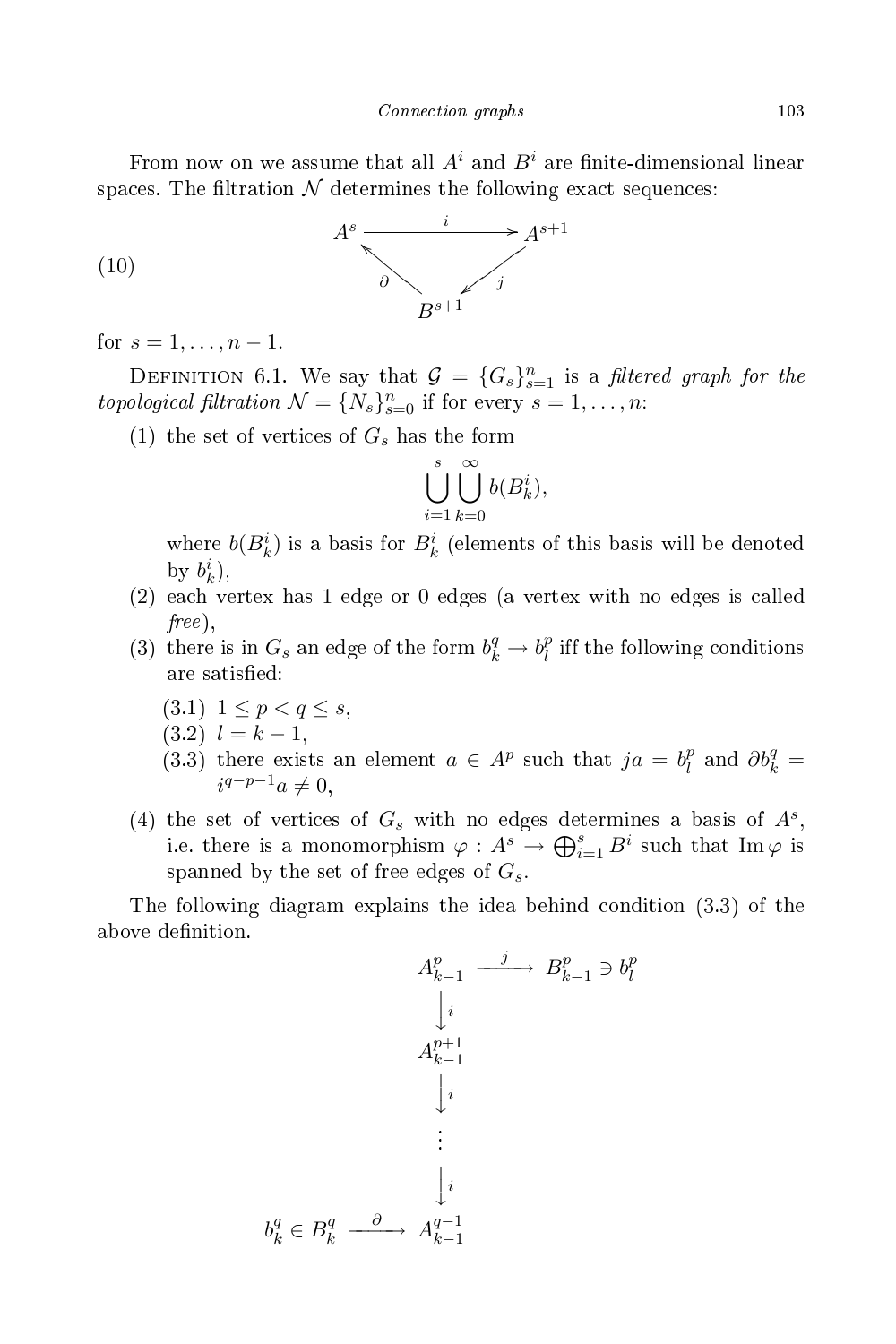We can formulate the main result of this section.

THEOREM 6.2. Let  $\mathcal{N} = \{N^s\}_{s=0}^n$  be a topological filtration such that all  $A^i$  and  $B^i$  are finite-dimensional. Then there exists a filtered graph for N.

Proof. The proof will be divided into three steps.

STEP 1: Construction of vertices of  $G_s$ . Consider the following sequence of homomorphisms:

$$
A^1 \stackrel{i}{\rightarrow} A^2 \stackrel{i}{\rightarrow} \cdots \stackrel{i}{\rightarrow} A^{n-1} \stackrel{i}{\rightarrow} A^n,
$$

where the  $i$  are induced by inclusions. By Lemma 5.1, there exist subspaces  $V^s$ ,  $\tilde{V}^s$  and bases  $b(A^s)$  that agree with the decompositions

$$
A^{s} = \ker i \oplus \widetilde{V}^{s} = \operatorname{Im} \partial \oplus \widetilde{V}^{s}, \quad A^{s} = \operatorname{Im} i \oplus V^{s} = \ker j \oplus V^{s}.
$$

Let  $W^s$  denote any subspace complementary to Im  $j = \ker \partial$  in  $B^s$ , i.e.  $B^s = \text{Im } j \oplus W^s = \text{ker } \partial \oplus W^s$  for  $s = 2, \ldots, n$ . Observe that we have already chosen a basis in  $B^1 = A^1$ . Under the above notations, the maps

 $j|_{V^{s+1}} : V^{s+1} \to \text{Im } j = \ker \partial, \quad \partial|_{W^{s+1}} : W^{s+1} \to \text{Im } \partial = \ker i,$ 

which are isomorphisms for  $s = 1, \ldots, n-1$ , and the bases  $b(A<sup>s</sup>)$  uniquely define for  $s = 2, ..., n$  bases  $b(B<sup>s</sup>)$  that agree with the decompositions  $B<sup>s</sup> =$  $\text{Im } j \oplus W^s$ . Finally, we define the vertices of  $G_s$  to be  $\bigcup_{i=1}^s b(B^i)$ .

STEP 2: Construction of edges of  $G_s$ . Let each vertex in  $b(W^q) \subset b(B^q)$  $(q = 2, \ldots, s)$  be the initial vertex of some edge. We will show how to find the end of this edge. All other vertices will be free. Let  $b \in b(W^q) \subset b(B^q)$ , and so  $e = \partial b \in b(A^{q-1})$ . If  $a \in A^p$  for  $p < q$  is the origin of e, as in Remark 5.2, then  $c = ja$  is the end of the edge that begins at b. This ends the construction of a filtered graph G. The above procedure shows that G satisfies conditions  $(1)-(3)$  of the definition. What is left is to prove  $(4)$ .

STEP 3: Construction of  $\varphi$ . We define a linear map

$$
\varphi: A^s \to \bigoplus_{i=1}^s B^s
$$

by a procedure complementary to determining the edges of  $G_n$ . Let  $b(A^i)$ ,  $b(B^i)$  be the bases chosen in Step 1. It is enough to define  $\varphi$  on the elements of  $b(A^s)$ . Let  $a \in b(A^s)$ . Set

$$
\varphi a = jc,
$$

where  $c \in b(A^{s-l})$  is the origin of a, as in Remark 5.2. By definition,  $\varphi$ provides the desired monomorphism.

7. Proof of the main result. We re
all that our main result states the existence of connection graphs for both continuous and discrete dynamical systems. Let  $\mathcal{M} = \{M(i) | i \in P\}$  be a Morse decomposition of an isolated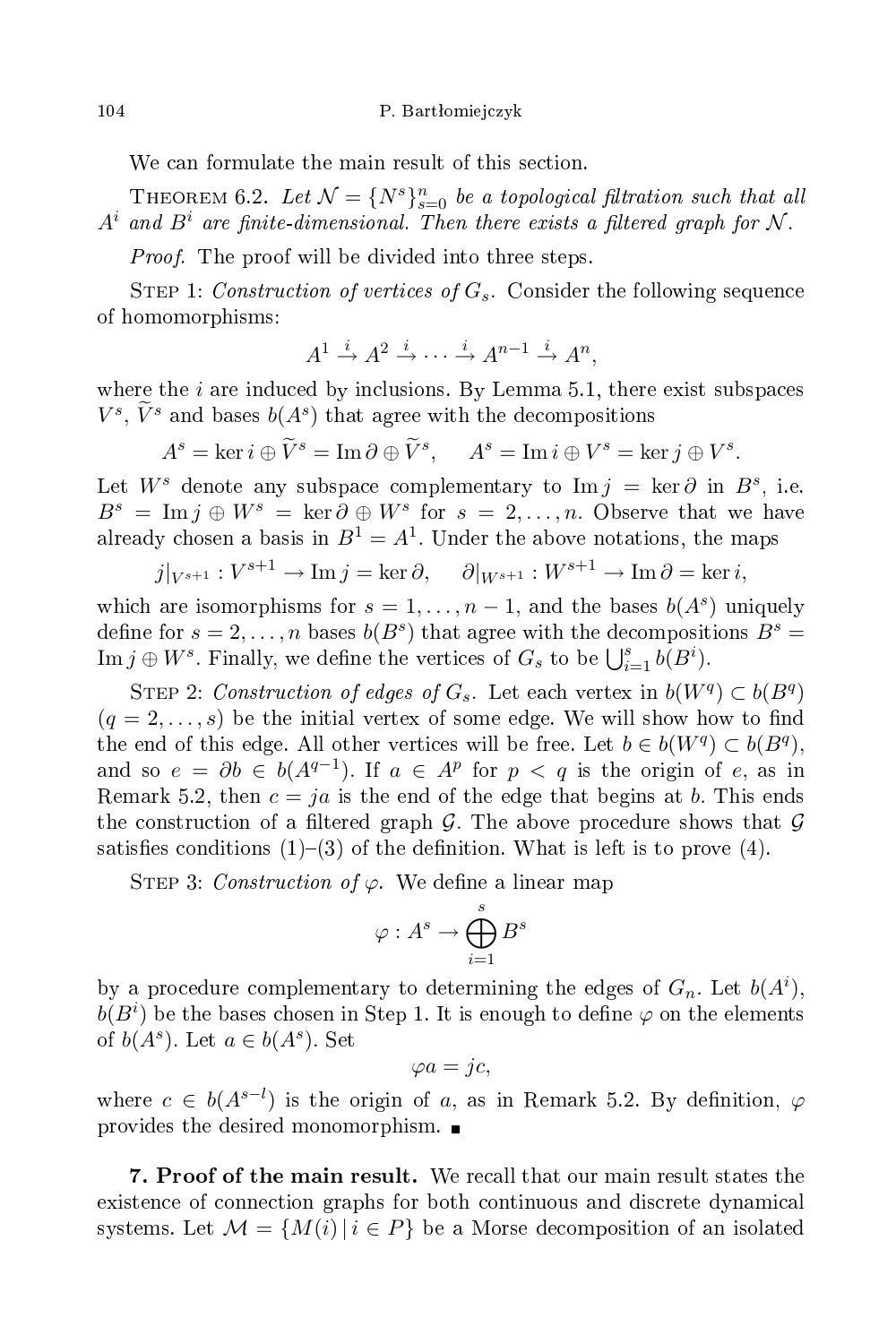invariant set  $S$ . Consider the dynamical-system-defined ordering of the Morse de
omposition M, i.e.

$$
\mathcal{M}(D) = \{ M(i) | i \in (P, D) \}.
$$

By Theorem 3.4, there exists an index filtration

$$
\mathcal{N}(D) = \{ N(I) | I \in \mathcal{A}(D) \}
$$

for  $\mathcal{M}(\leq_D)$ . Let  $\mathcal{M}(\leq_L)$  be any admissible linear ordering of the Morse decomposition M. Observe that  $\lt_L$  always exists and  $\lt_L$  extends  $\lt_D$ . Furthermore, we will write elements of P as  $1, 2, ..., n$  according to  $\lt_L$ . Define  $I_i := \{1, 2, \ldots, i-1, i\}$  for  $i = 0, 1, \ldots, n$ . In particular,  $I_0 = \emptyset$ . It follows that  $\mathcal{A}(\leq_L) = \{I_i\}_{i=0}^n \subset \mathcal{A}(\leq_L)$ . Now we define the following topological filtration:

$$
\mathcal{N} := \{ N(I) \in \mathcal{N}(D) \mid I \in \mathcal{A}(L) \}.
$$

Writing  $N^i := N(I_i)$  we obtain  $\mathcal{N} = \{N^i\}_{i=0}^n$ . Observe that  $\mathcal N$  is an index filtration for  $\mathcal{M}(\leq_L)$ , but since N comes from  $\mathcal{N}(\leq_L)$ , N has some additional properties, which are not included in the definition of an index filtration for  $\mathcal{M}(\lt_L)$ . Applying Theorem 6.2 we get a filtered graph  $\mathcal{G} = \{G_i\}_{i=1}^n$  for  $\mathcal{N}$ . Finally, we claim that  $G_n$  is a connection graph for M. By the definition of the filtered graph,  $G_n$  satisfies conditions (1)–(5) of the definition of the connection graph. It remains to prove that  $\langle D \rangle$  extends  $\langle G \rangle$ . We start with the observation that the last assertion is nothing but the statement that for any edge  $e_k^j \to e_{k-1}^i$  we have  $i \leq_D j$ . To obtain a contradiction, suppose that there exists an edge  $e_k^j \rightarrow e_{k-1}^i$  with  $\neg (i <_D j)$ . By the definition of the filtered graph, this implies  $i \lt_L j$ . Set

$$
J := \{ p \in P \mid p \leq_D j \}, \quad J' := J \setminus \{ j \}.
$$

By definition,  $i \notin J$  and  $J, J' \in \mathcal{A}(\leq_D)$ . From this we conclude that for  $A \in \{I_i, I_{i-1}\} \subset \mathcal{A}(\leq_L) \subset \mathcal{A}(\leq_D)$  and  $B \in \{J, J'\}$  we have  $A \cup B \in \mathcal{A}(\leq_D)$ . Consider a commutative diagram (\*) of Figure 3, in which every row corresponds to some exact sequence of a triple from the filtration  $\mathcal{N}(\leq_D)$  and

$$
LH_{k}(N(I_{i-1} \cup J), N(I_{i-1})) \to LH_{k-1}(N(I_{i-1}), N(\emptyset))
$$
  
\n
$$
\downarrow \qquad \qquad \downarrow
$$
  
\n
$$
LH_{k}(N(I_{i} \cup J), N(\emptyset)) \to LH_{k}(N(I_{i} \cup J), N(I_{i})) \to LH_{k-1}(N(I_{i}), N(\emptyset))
$$
  
\n
$$
\parallel \qquad \qquad \downarrow \qquad \qquad \downarrow
$$
  
\n
$$
LH_{k}(N(I_{i} \cup J), N(\emptyset)) \to LH_{k}(N(I_{i} \cup J), N(I_{i} \cup J')) \to LH_{k-1}(N(I_{i} \cup J'), N(\emptyset))
$$
  
\n
$$
\downarrow \qquad \qquad \downarrow
$$
  
\n
$$
LH_{k}(N(I_{j}), N(I_{j-1})) \to LH_{k-1}(N(I_{j-1}), N(\emptyset))
$$

Fig. 3. Diagram (∗)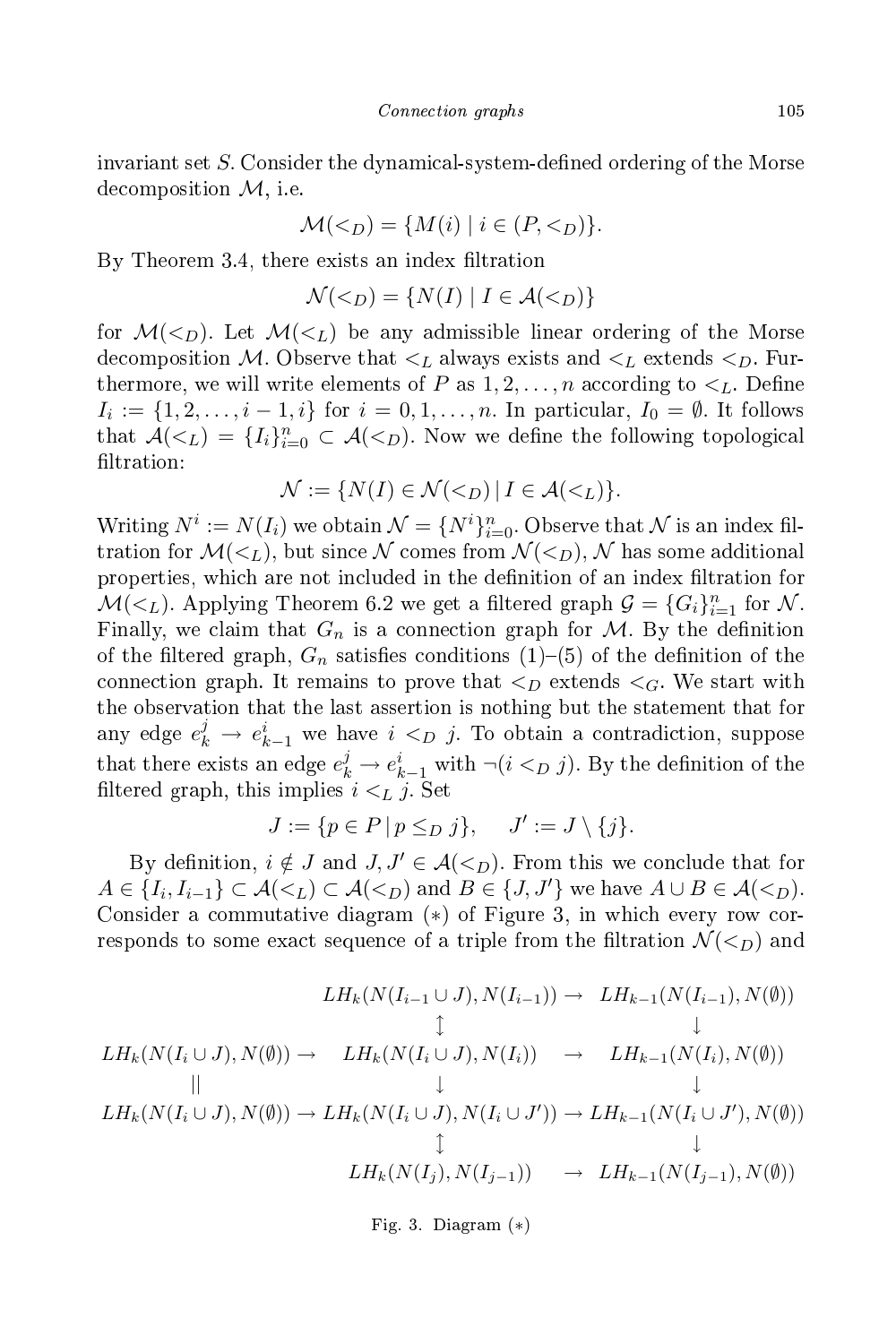the verti
al homomorphisms are indu
ed by in
lusions of pairs. Moreover, the maps denoted by  $\uparrow$  are isomorphisms since they correspond to inclusions of index pairs of the same isolated invariant sets  $(M(i)$  and  $M(J - I_i)$ respectively).

From the diagram  $(*)$  and the definition of the filtered graph, we obtain a new commutative diagram (\*\*) (see Figure 4), in which the elements  $a^i, a^{j-1}$ are defined as in (3.3) of the above mentioned definition. The notation  $x \to y$ means that x is mapped onto y in the diagram  $(*)$ .

$$
\begin{array}{ccc}\n\boxed{d} & \rightarrow & \boxed{e} \\
\updownarrow & & \downarrow \\
h & \rightarrow & \boxed{c} & \rightarrow & a^i \\
\parallel & & \downarrow & & \downarrow \\
h & \rightarrow & \boxed{a} & \rightarrow & \boxed{b} \\
\downarrow & & \downarrow & & \downarrow \\
e_k^j & \rightarrow & a^{j-1}\n\end{array}
$$

Fig. 4. Diagram (∗∗)

The following reasoning shows that  $e \in LH_*(N(I_{i-1}), N(\emptyset))$  is nonzero. Since the vertical arrow over  $e_k^j$  $\frac{d}{k}$  corresponds to an isomorphism,  $a \neq 0$ . By the commutativity of the bottom square in  $(*)$ , we get  $b \neq 0$ . If c were zero, there would be h such that  $h \to c$ , which contradicts the commutativity of the second and third rows of (\*). Therefore  $c \neq 0$ . The vertical arrow over c corresponds to an isomorphism, and consequently,  $d \neq 0$ . Finally, by the commutativity of the top square in  $(*), e \neq 0$ .

It remains to consider two cases. If  $i = 1$ , then  $LH_{k-1}(N(I_{i-1}), N(\emptyset)) =$  $LH_{k-1}(N(\emptyset), N(\emptyset)) = \{0\}$ , a contradiction. If  $i > 1$ , we get the exact sequen
e

$$
LH_{k-1}(N^{i-1}, N^0) \to LH_{k-1}(N^i, N^0) \to LH_{k-1}(N^i, N^{i-1})
$$

with three nonzero elements such that  $e \to a^i \to e^i_{k-1},$  which contradicts the exactness of the above sequence and completes the proof.

**8. Examples.** Let  $D^2$  be the closed unit ball in  $\mathbb{R}^2$  and let  $\varphi$  be a flow on the plane with the dynami
s as in Figure 5.

Assume that  $S = D^2$  is an isolated invariant set and that  $M(0) = (0,0)$ ,  $M(1^{\pm}) = (\pm 1, 0), M(2^{\pm}) = (0, \pm 1)$  form a Morse decomposition M of S with the flow-defined order  $0 < 1<sup>\pm</sup> < 2<sup>\pm</sup>$ . Moreover, a simple verification shows that the lo
al Conley indi
es of the Morse sets are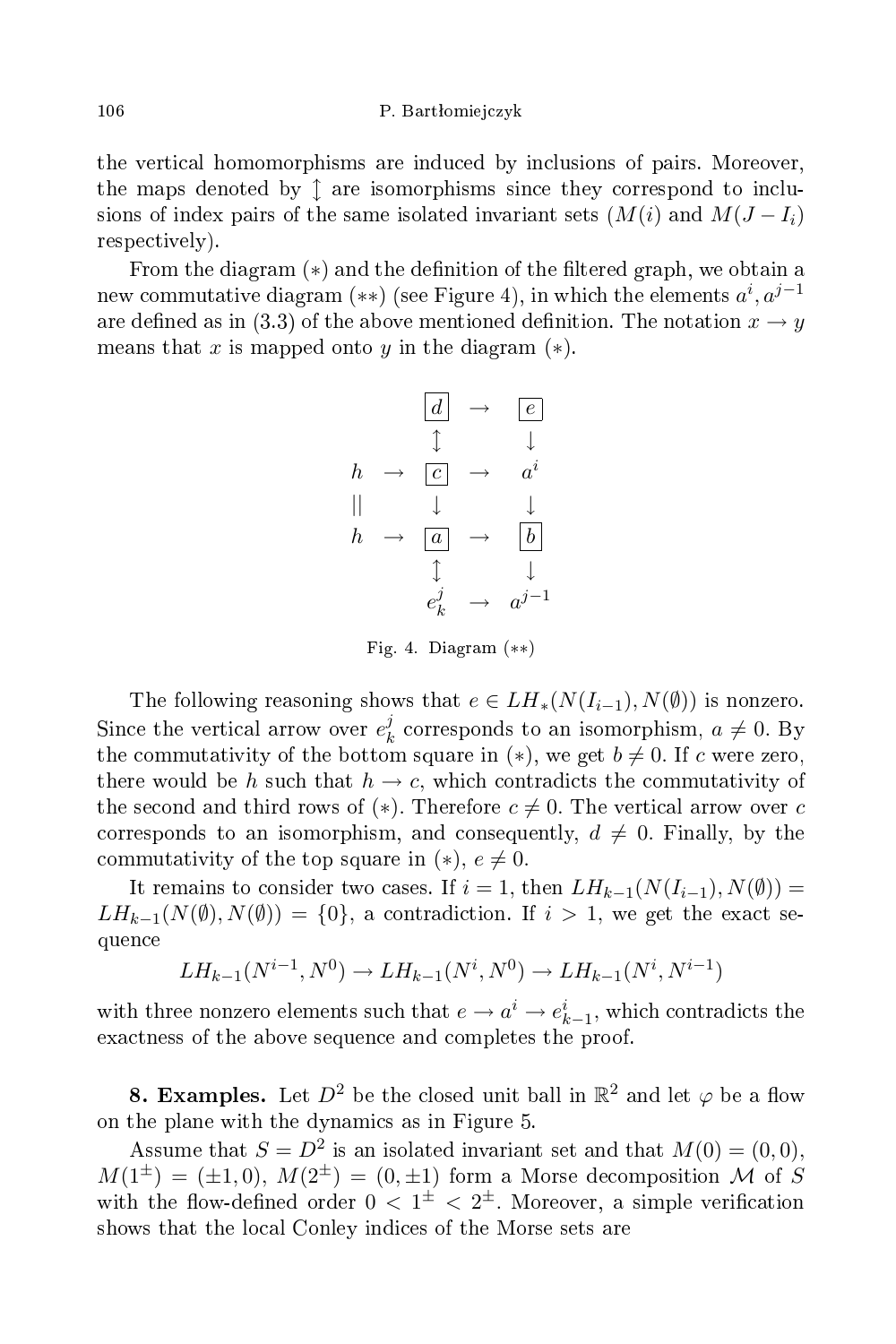

Fig. 5. The dynamics of  $\varphi$ 

$$
CH_k(M(0)) = \begin{cases} \mathbb{Q} & \text{if } k = 0, \\ 0 & \text{otherwise,} \end{cases}
$$

$$
CH_k(M(p^{\pm})) = \begin{cases} \mathbb{Q} & \text{if } k = p, \\ 0 & \text{otherwise,} \end{cases}
$$

and the total Conley index of the whole set is

$$
CH_k(M(S)) = \begin{cases} \mathbb{Q} & \text{if } k = 2, \\ 0 & \text{otherwise.} \end{cases}
$$
  

$$
e_2^- \bullet \qquad \bullet e_2^+
$$
  

$$
e_1^- \bullet \qquad \bullet e_1^+
$$
  

$$
e_0^+
$$
  

$$
1 \qquad \text{level } 0
$$

Fig. 6. Vertices of any connection graph for  $\varphi$ 

Let  $e_0, e_1^{\pm}, e_2^{\pm}$  be any basis vectors for  $CH_0(M(0)), \ CH_1(M(1^{\pm})),$  $CH_2(M(2^{\pm}))$  respectively. Consequently, each connection graph for the Morse decompositions  $M$  has five vertices as in Figure 6. Three levels in Figure 6 orrespond to the natural gradation in homology. Theorem 4.2 states that the set of connection graphs for  $M$  is nonempty, but we see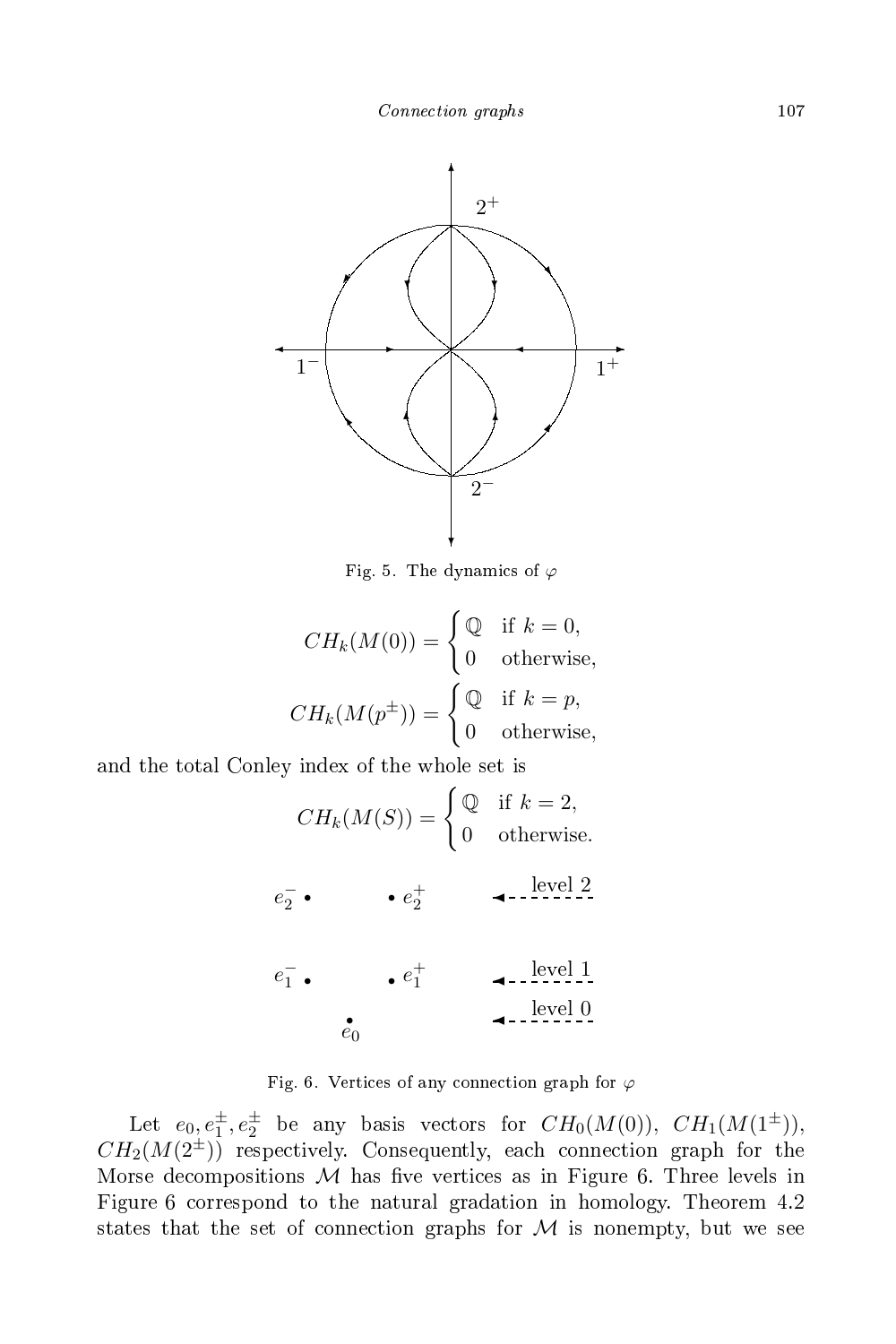#### 108 P. Bart $\alpha$  P. Bart $\alpha$  P. Bart $\alpha$  P. Bart $\alpha$  P. Bart $\alpha$  P. Bart $\alpha$  P. Bart $\alpha$

at once that in this special case we have exactly four different connection graphs as in Figure 7.



Fig. 7. All connection graphs for  $\varphi$ 

Note that ea
h of them ontains the same information about the total Conley index (the set of free vertices consists of one element of homological level two) but completely different information about connecting orbits. For instance, the edges of the first connection graph imply the existence of connecting orbits from  $M(2^-)$  to  $M(1^-)$  and from  $M(1^+)$  to  $M(0)$ , while the edges of the third one yield the existence of connections from  $M(2^+)$ to  $M(1^+)$  and from  $M(1^-)$  to  $M(0)$ . Consequently, each connection graph provides only partial information about the structure of the Morse decomposition. On the other hand, the set of all onne
tion graphs gives the full knowledge of connecting orbits in the Morse decomposition.

The second example is adapted from [15]. Let  $D \subset \mathbb{R}^2$  be a square and let  $f_0: D \to D$  be a continuous map as indicated in Figure 8. Extend  $f_0$  to a homeomorphism  $f: S^2 \to S^2$  with a repelling point r outside D.



Fig. 8. The dynamics of  $f$ 

Take  $M(0) = \text{Inv}(D_7 \cup D_8), M(1) = \text{Inv}(D_1 \cup D_2), M(2) = \{r\}.$  It is easy to check that  $\mathcal{M} = \{M(0), M(1), M(2)\}\$ is a Morse decomposition of  $S=S^2$  with admissible ordering  $0< 1 < 2$  and  $N^0 = \emptyset,$   $N^1=D_7\cup D_8\cup P_9$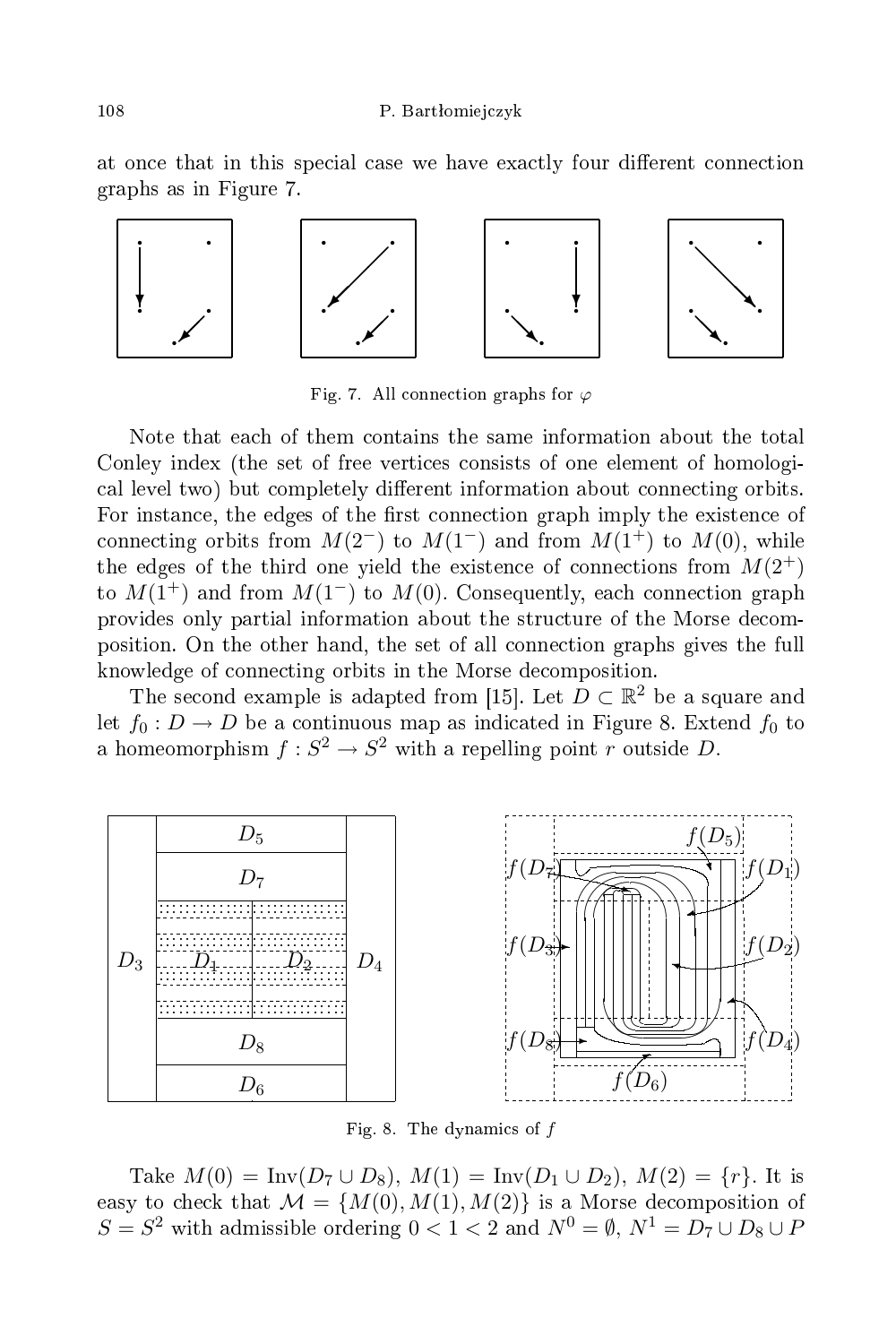(P is the union of dotted areas),  $N^2 = D_1 \cup D_2 \cup D_7 \cup D_8$  is an index triple for M. Moreover, an easy omputation shows that

$$
CH_k(M(0)) = \begin{cases} \mathbb{Q}^2 & \text{if } k = 0, \\ 0 & \text{otherwise,} \end{cases}
$$

$$
CH_k(M(p)) = \begin{cases} \mathbb{Q} & \text{if } k = p, \\ 0 & \text{otherwise,} \end{cases}
$$

for  $p = 1, 2$ . We will denote by  $\{e_0, e'_0\}$ ,  $\{e_1\}$ ,  $\{e_2\}$  bases of the vector spaces  $CH_0(M(0)), CH_1(M(1))$  and  $CH_2(M(2))$  respectively. Each connection graph for  $M$  has four vertices as in Figure 9.

|               | $e_2 \bullet$ |                    | level 2        |
|---------------|---------------|--------------------|----------------|
|               | $e_1 \bullet$ |                    | <u>level 1</u> |
| $e_0 \bullet$ |               | $\bullet$ $e'_{0}$ | <u>level</u> 0 |

Fig. 9. Verti
es of any onne
tion graph for f

It is obvious that in this case we have two different connection graphs as in Figure 10.



Fig. 10. All connection graphs for  $f$ 

Both of them ontain identi
al information:

- the set of free vertices forms the global Conley index of  $S = S^2$ ,
- there are connecting orbits from  $M(1)$  to  $M(0)$ .

Observe that none of them provides any information about connections from  $M(2)$  to  $M(1)$ .

A
knowledgments. The author wishes to express his gratitude to both anonymous referees for several helpful omments on
erning the paper. I am also greatly indebted to Professor Henryk Toruńczyk for his suggestion which significantly simplified and shortened the original proof of Lemma 5.1.